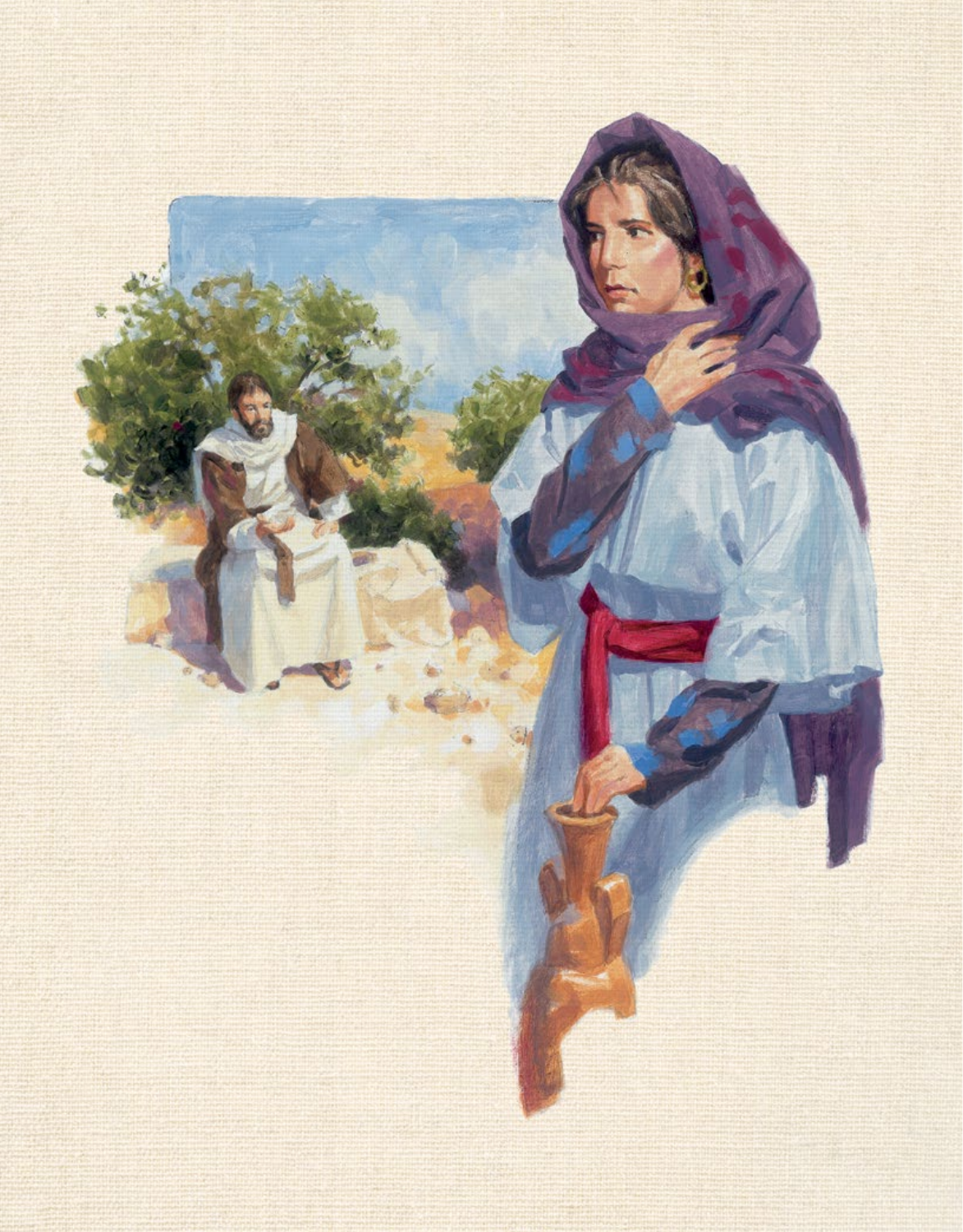# 11 Christ Confronts the Woman at the Well

"Wow, did you hear that accent? I can't believe she graduated college."

"Don't ask Rob to help with the church banquet. Guys can't cook!"

"The new neighbors don't speak a word of English. Why'd they move *here*?"

"Don't ask me to sit with Keisha. Her clothes always smell weird."

"Oh, great. Why do we always get stuck behind the old people?"

These are examples of *prejudice*. We are prejudiced when we form an opinion about a person, group, or idea before understanding the truth and sometimes, *despite* the truth. When we act on prejudice, it becomes discrimination. This can turn into hatred or even violence toward others. Or we can discriminate by showing special favors to a person or group.

Both kinds of prejudice are condemned in Scripture. In James 2:1–9, the writer argues that the church should be free from such favoritism. We should love all our neighbors as we love ourselves (v. 8).

To illustrate impartial love, Jesus told a parable about a compassionate Samaritan (Luke 10:30–37). In the story, a traveler was attacked by thieves and left for dead by the side of the road. A priest came along and saw the wounded man, but passed by without helping him. Later, a Levite traveled by and ignored the man, as well.

Finally, a Samaritan came along. He saw the injured man and did everything he could to help him, despite being a total stranger. The Samaritan cleaned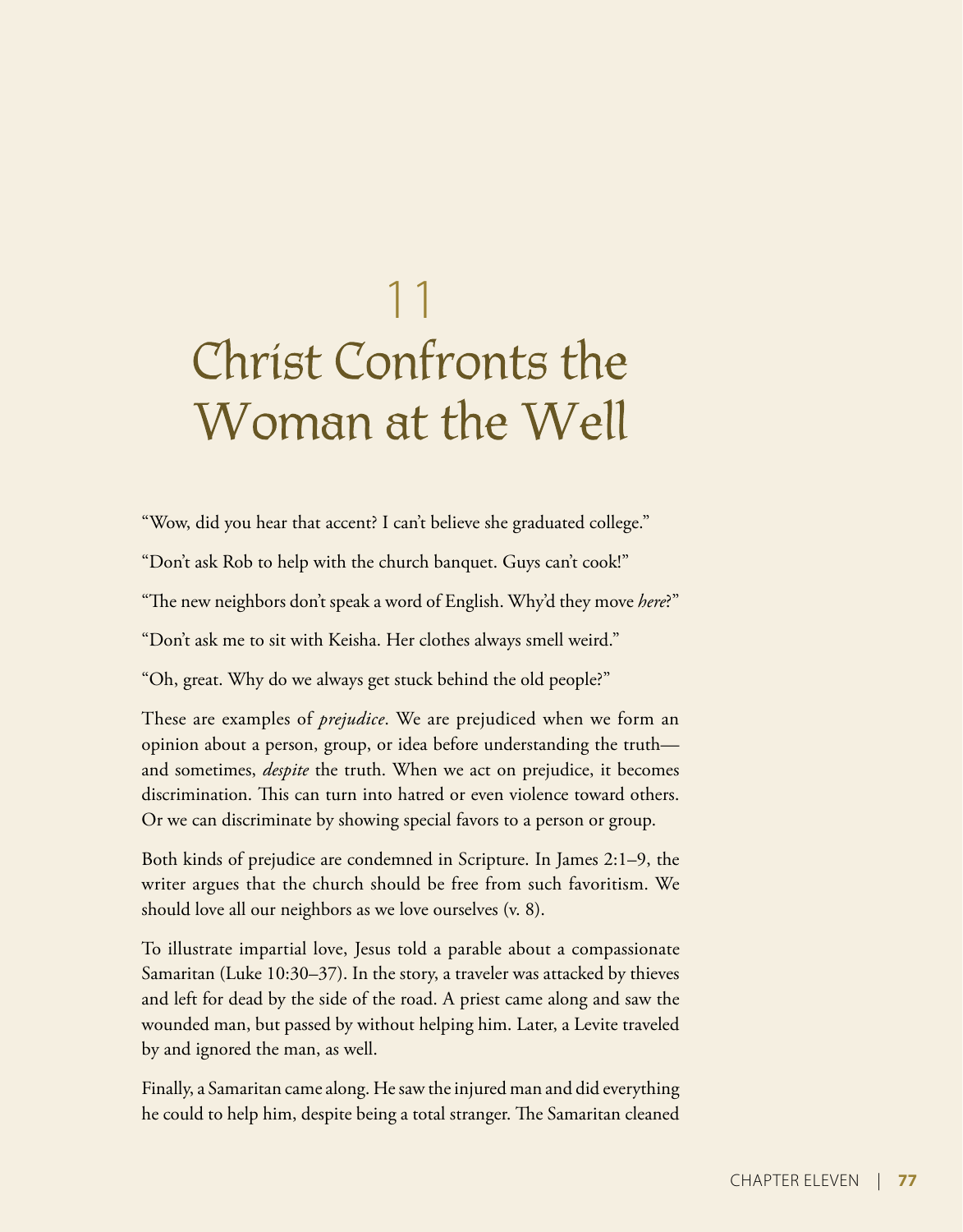

up the man's wounds and carried him to an inn. Most people would consider that a great kindness, but the Samaritan didn't stop there. He gave the innkeeper money to take care of the man until he was well, and if further funds were needed, the Samaritan promised to return and pay. Of the people in this story, the Samaritan was the true, loving neighbor.

Jesus' story would have shocked those who listened. At this time, many Jews despised the Samaritans, who descended from Israelites that had intermarried with other ethnic groups. The Samaritans represented a kind of national betrayal at a time when Jews suffered under foreign rule. Jewish religious leaders therefore avoided Samaritans and looked down on them. How could a Samaritan show more love than a priest?

Jesus made clear that His kingdom was not made up of a specific ethnicity, but rather all those who loved and followed God. Prejudice has no place in the believer's life. Jesus taught this truth, and He lived it by reaching out to young and old, rich and poor, man and woman, Jew and Samaritan.

To follow Jesus, we must therefore show love to anyone willing to accept it. We must help those who hurt—physically and spiritually—no matter who they are. And when someone chooses to follow Jesus, we must accept them as our brother or sister in Christ. God makes no distinction based on ethnicity, sex, or economic status (Gal. 3:27–29), and neither should we.

Are some Christians prejudiced? Yes. Is it right for them to be? Definitely not. In this lesson, note how Christ offered love without discrimination. As we study Him, we can follow His example and let go of our prejudices. And over time, with grace and patience, we can help others do the same.



# **Student Work**

## *Read John 4:1–42.*

Why do you think John interjects a comment in verse 9 that the Jews did not associate with the Samaritans?

What did Jesus mean by "living water"? What is the difference between the water in the well and this living water?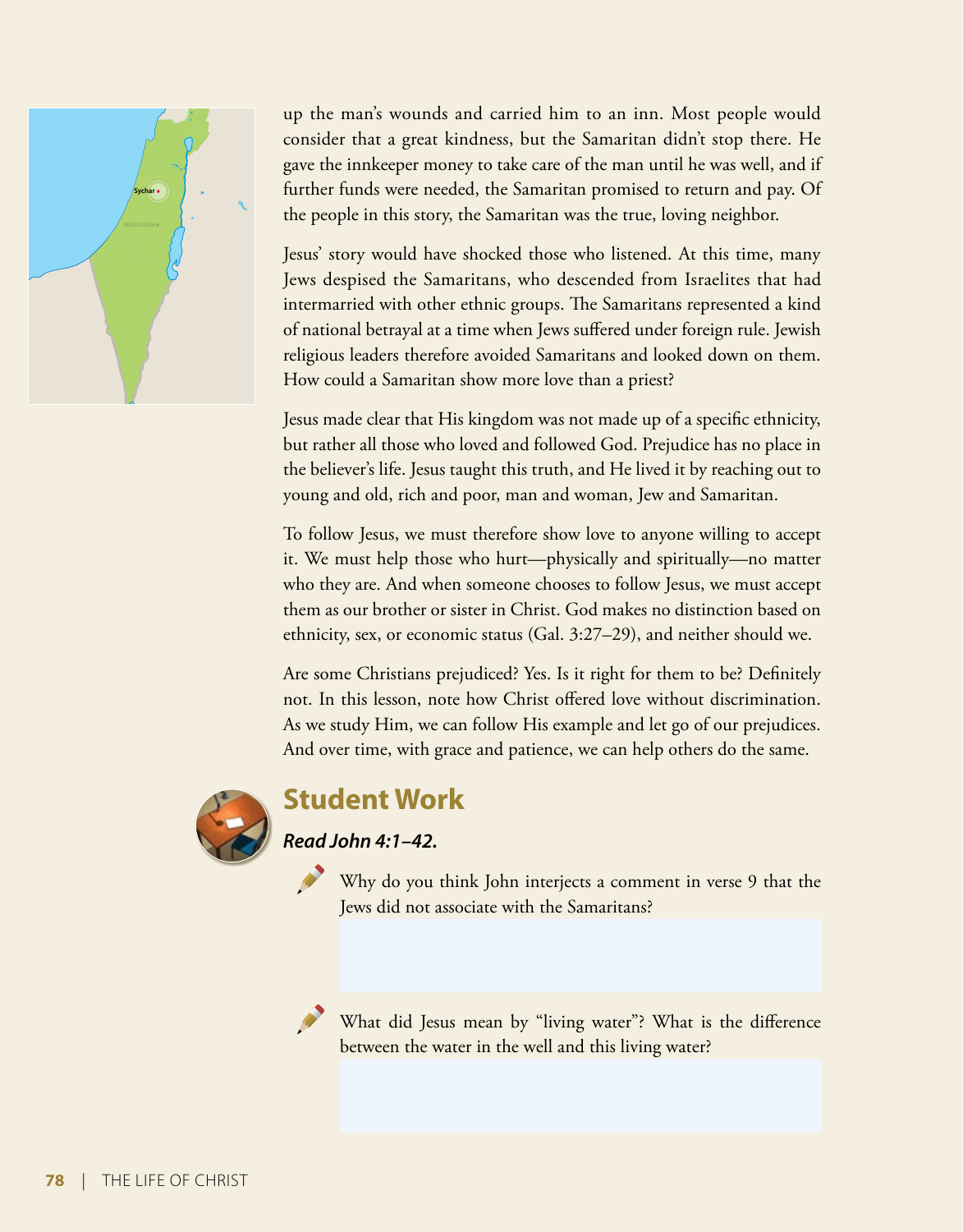

Why did Jesus tell the woman to go get her husband when He knew she did not currently have a husband?

This is an example of a well that would have been used in Christ's day. This well and the watering troughs are located at Tantur.

What did Jesus mean when He said that a time was coming when neither a mountain in Samaria nor Jerusalem would be the center of worship?

Imagine for a moment that you are the woman. Wouldn't it be embarrassing for you to go into the city to tell the men that Jesus knew everything about you? What would cause you to tell everyone about him so excitedly?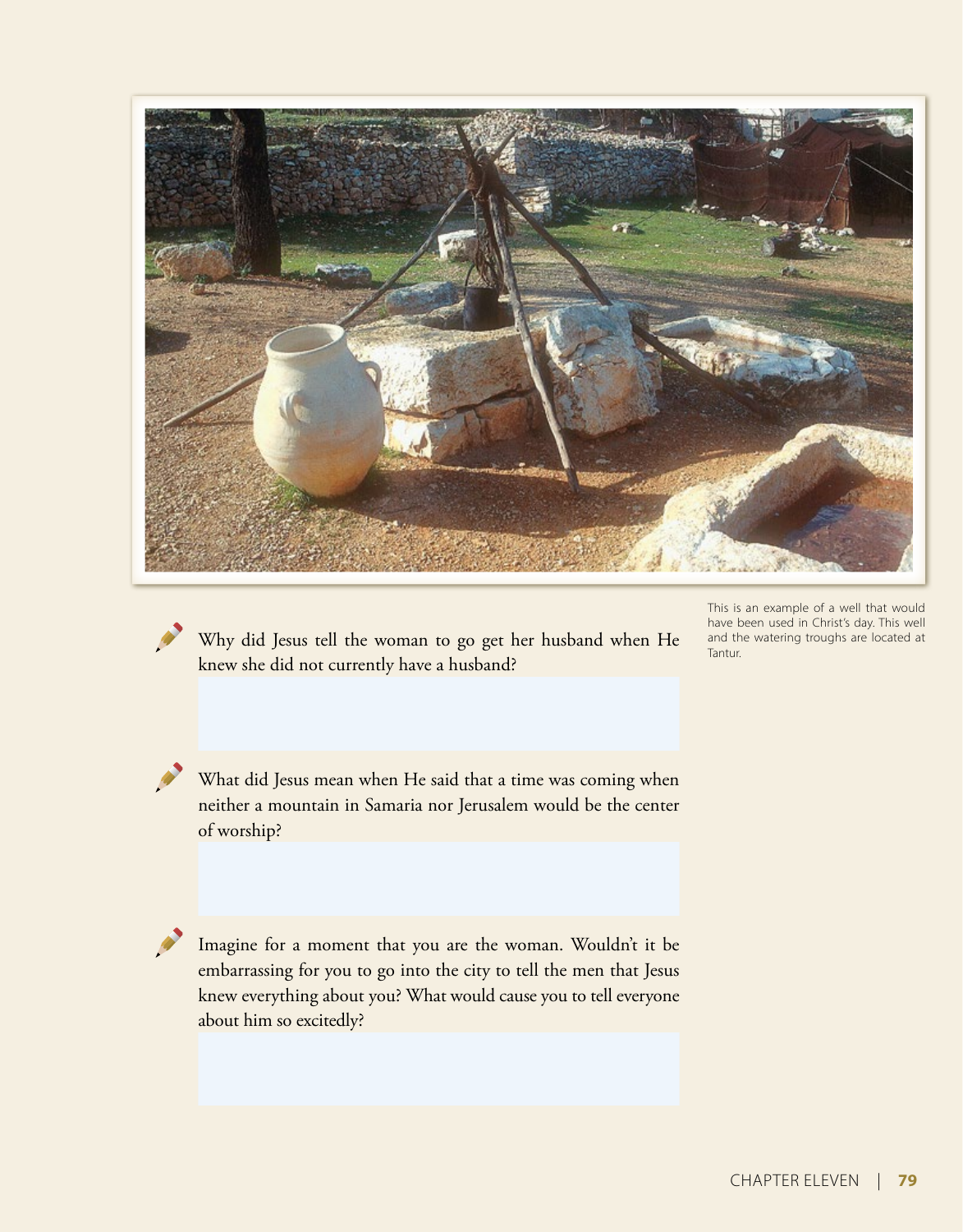

In 1866 a Lieutenant Anderson described the inside of Jacob's Well. He descended through "a narrow opening, just wide enough to allow the body of a man to pass through with arms uplifted, and this narrow neck, which is about 4 ft. long, opens into the well itself, which is cylindrically shaped, and about 7 ft., 6 in. in diameter. The mouth and upper part of the well are built of masonry, and the well appears to have been sunk through a mixture of alluvial soil and limestone fragments, till a compact bed of mountain limestone was reached, having horizontal strata which could be easily worked; and the interior of the well presents the appearance of having been lined throughout with rough masonry."

*(The Recovery of Jerusalem. New York: D. Appleton and Co., 1871.)*

# **Notes from the Teacher's Lesson**

## **Christ Confronts the Woman at the Well**

#### *The Occasion: Jesus Departed from Judea (4:1–3)*

#### *The Place and People (4:4)*

- Between Judea and Galilee
- Populated by a mixed race with a heathen core
- Looked upon with disgust and disdain

## *The Lord (4:5–42)*

|            | His |                                          |  |  |                                             | (vs. 6, 9) |  |
|------------|-----|------------------------------------------|--|--|---------------------------------------------|------------|--|
|            |     | Grew weary (vs. 6)                       |  |  |                                             |            |  |
|            |     | Looked like any other Jew (vs. 9)        |  |  |                                             |            |  |
|            | His |                                          |  |  | $(vs. 14-18, 25-26, 32)$                    |            |  |
|            |     | Offered eternal life (vs. 14)            |  |  |                                             |            |  |
|            |     | Was omniscient (vs. $16-18$ )            |  |  |                                             |            |  |
|            |     | Claimed deity (vs. 25-26)                |  |  |                                             |            |  |
|            |     | Was sustained by spiritual food (vs. 32) |  |  |                                             |            |  |
|            | His |                                          |  |  | and urgency to do God's will (vs. $34-35$ ) |            |  |
| $\bullet$  | His |                                          |  |  | for His disciples (vs. $35-38$ )            |            |  |
| Conclusion |     |                                          |  |  |                                             |            |  |

- Lessons about evangelism
	- Christ stirred her (vs. 7).
	- Christ made her face her (vs. 13–15).
	- Christ made her see her (vs. 16–18).
- Lessons about salvation (vs. 14)
	- Salvation is a .
	- Salvation brings
	- Salvation is for whoever will
	- Salvation is not related to race, wealth, or intellect.